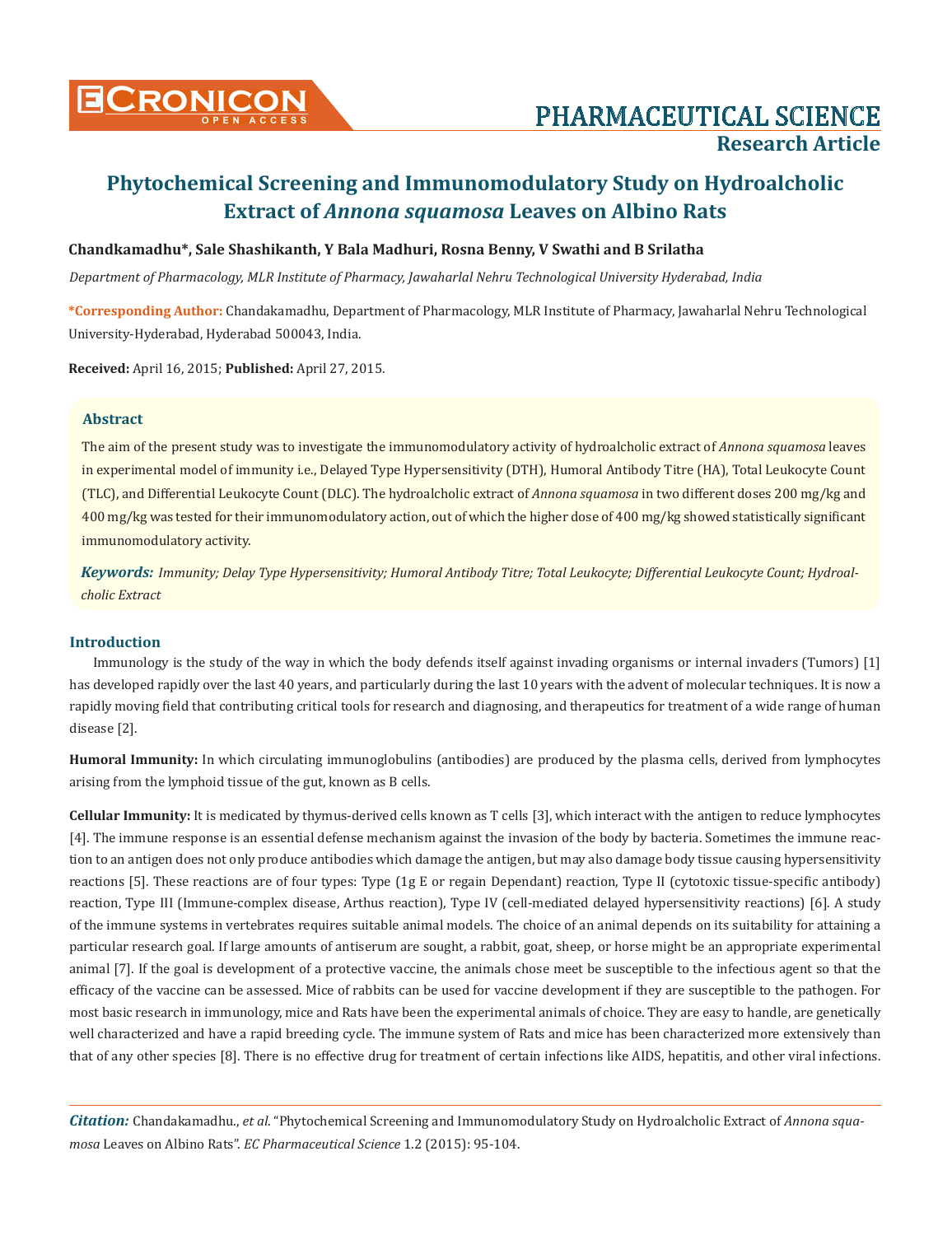$\frac{1}{96}$ 

For other infections the drug (mainly antibiotics) being used are becoming ineffective due to development of microbial resistance, necessitating the search for newer drugs [9]. Any such new drug will be available only at an exorbitant cost due to the product patent norms under WHO agreement. In Siddha, Ayurveda and other ancient systems of medicine, many plants and plant preparations are reported to be useful in the treatment of infections [10,11]. When screened by modern scientific methods these preparations did not show any anti-microbial activity [8]. These drugs may not probably act directly upon the microbes. Instead may stimulate the body's defense mechanism (immune system) and thereby help to cure the infection. Hence by screening herbal drugs and their extracts for their immunostimulant property [12] it may be possible to get effective, cheaper new molecular entity for the treatment of various infections. It may be hoped that such type of drugs will not produce microbial resistance, since they do not act on the microbes and will not have adverse side effects since they are from (natural) plant origin [13]. This work is to prove the immunomodulatory property of in wistar rats by studying the Delayed Type Hypersensitivity (DTH), Humoral Antibody titre (HA), Total Leukocyte Count(TLC), and Differential Leukocyte Count (DLC) in the hydroalcholic extract of *Annona squamosa* leaves [14,15].

#### **Material and Methods**

#### **Collection of plant materials**

The leaves of *Annona squamosa* were collected near dundigal village and shade dried until the color turns to brownies. Then the leaves are powered and the resultant powder was taken for extraction.

#### **Preparation of aqueous extract**

The leaves were extracted with sufficient quantity of distilled water and ethanol in ratio of 70:30. Total 400 gm of leaves was subjected to extraction. The leaves were soaked in the beaker with ethanol and water ratio (30:70) for 72 hrs with regular stirring [16]. Then it was filtered through a thin muslin cloth, the resultant extract was subjected to freeze drying at the Center of Advanced Studies (CAS) at the Marine Biology department, of Annamalai University at Parangipettai. The yield was 30 gm and perform the phytochemical screening [17].

#### **Experimental Animals**

The experimental protocol has been approved by institutional animal ethics committee. MLR Institute of Pharmacy, JNTUH, Reg. No: 1567/po/a/11/CPCSEA, Rats of wistar strain weighing between 150 to 250 gm were maintained under standard laboratory conditions. They were provided with a standard diet supplied by Pranav Agro Industries Ltd. India and water ad libitum at central animal house

#### **Experimental Protocol**

24 rats were divided into four groups of six animals each.

Group I: Control

Group II: Extract was *Annona squamosa* administered at a dose 200 mg/kg/day by oral route for 14 days. Group III: Extract was *Annona squamosa* administered at a dose 400 mg/kg/day by oral route for 14 days. Group IV: Standard-Levamisole was administered at a dose of 50 mg/kg/day by oral route for 14 days.

#### **Experimental Setup**

The animal model is required to study the following [18-25]

- a. Delayed type hypersensitivity (DTH) response
- b. Humoral antibody (HA) titer
- c. Total leukocyte count
- d. Differential leukocyte count

*Citation:* Chandakamadhu., *et al*. "Phytochemical Screening and Immunomodulatory Study on Hydroalcholic Extract of *Annona squamosa* Leaves on Albino Rats". *EC Pharmaceutical Science* 1.2 (2015): 95-104.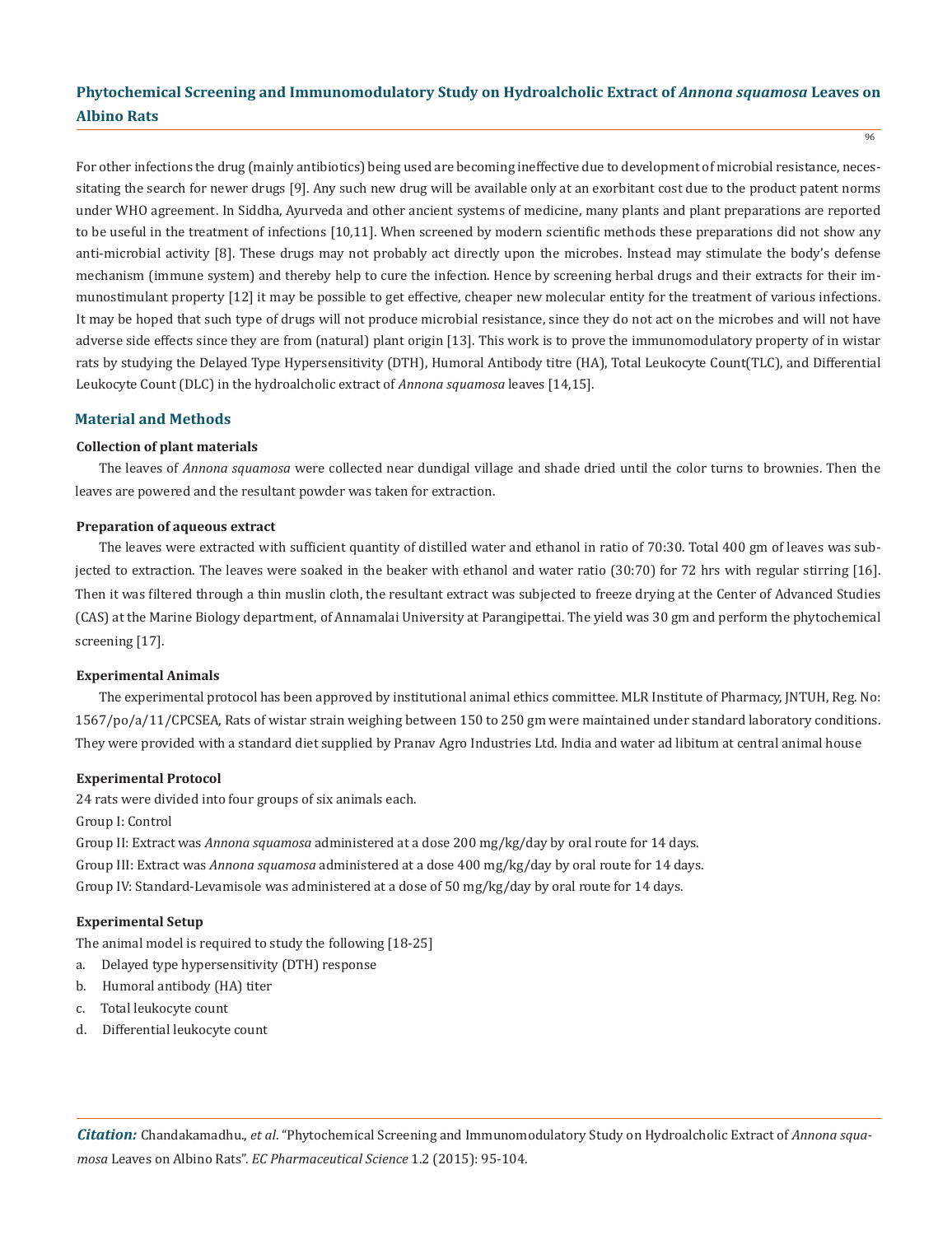97

#### **Determination of Delayed Type Hypersensitivity Response (DTH)**

The animals were immunized by injecting 0.1 ml of SRBCs suspension, containing 1X 10<sup>8</sup> cells, intraperitoneally, on day 0. On Day 8, after immunization the thickness of the right hind footpad was measured using a Vernier caliper. The rats were then challenged by injection of  $1$  X  $10^8$  sub SRBCs in the left hind footpad. The footpad thickness was measured again after 24h of challenge. The difference between the pre and post challenge footpad thickness, expressed in mm was taken as a measure of the DTH response. The following formula to be used to measure the DTH response [26].

# Left foot pad challenged with antigen-Right foot pad control  $X$  100

Left foot pad challenged with antigen

#### **Humoral Antibody Titre**

The animals were immunized by injecting  $0.1$  ml of SRBCs suspension, containing  $1X 10<sup>8</sup>$  cells, intraperitoneally, on day 0. Blood samples were collected in micro centrifuge tubes from individual animals of all the groups by retro orbital vein puncture on day 10. The blood samples were centrifuged and the serum separated. Antibody levels were determined by the hemagglutination technique [26].

#### **Method for Serial Dilution**

This was performed by using 96 wells (12 x 8) U bottomed titre plate. The wells were marked from I to XII. In the first (I) and last well (XII) 25 µl of serum collected from treated animals was added and inactivated at 56 °C for 30 minutes. Afterwards to all the wells except well number XII, 25 µl of PBS was added.25 µl was taken from first well and added to 2nd well again 25 µl from second well was taken and added to third well and continued the same procedure up to well number XI. After this 25 µl of sample from well number XI was discarded. Finally 25 µl of 1% SRBC was added to all the wells and was kept at room temperature for two hours [26].

#### **Total Leukocyte Count**

#### **WBC Diluting Pipette**

It has got three graduations. Two graduations 0.5 and 1 are present on the stem of the pipette and the third mark 11 is placed just above the bulb. Blood is drawn up to mark 0.5 and the rest of the bulb is filled by sucking up diluting solution up to the mark 11, the bulb of the pipette is so constructed that it holds exactly 20 times the volume of fluid contained in the stem of the pipette up to mark 1. Although fluid is drawn up to 11, the dilution of the blood will be 20 because the last part of the fluid remains locked up in the stem and is not available for dilution [26].

#### **The counting chamber**

The ruling area consists of 9 square millimeters. The central of the smallest squares are separated by triple lines in which RBC will be counted. The side of each square for counting WBC is  $\frac{1}{4}$  mm.

#### **Diluting fluid for WBC (Turks fluid)**

Commonly the fluid is made up as follows: Glacial acetic acid (1.5 ml); 1% solution of gentian violet in water (1 ml); Distilled water (98 ml). The glacial acetic acid haemolysis the red cells, while the gentian violet stains the nucleus of leukocytes.

**Method of counting WBC:** The white cells are counted in four corners of 1 square millimeter ruled area on both sides. The white cells are recognized by the retractile appearance and by the slight colour given to them by the stain contained in the diluting fluid. The cells touching the left side and upper side of boundary line are not counted [26].

#### **Differential Leukocyte Counts**

A thin blood film was made on a clean, dry, glass slide. It was dried fixed and stained to differentiate the different types of leukocytes. Hundred leukocytes were counted and percentage of different leukocytes was calculated [26].

*Citation:* Chandakamadhu., *et al*. "Phytochemical Screening and Immunomodulatory Study on Hydroalcholic Extract of *Annona squamosa* Leaves on Albino Rats". *EC Pharmaceutical Science* 1.2 (2015): 95-104.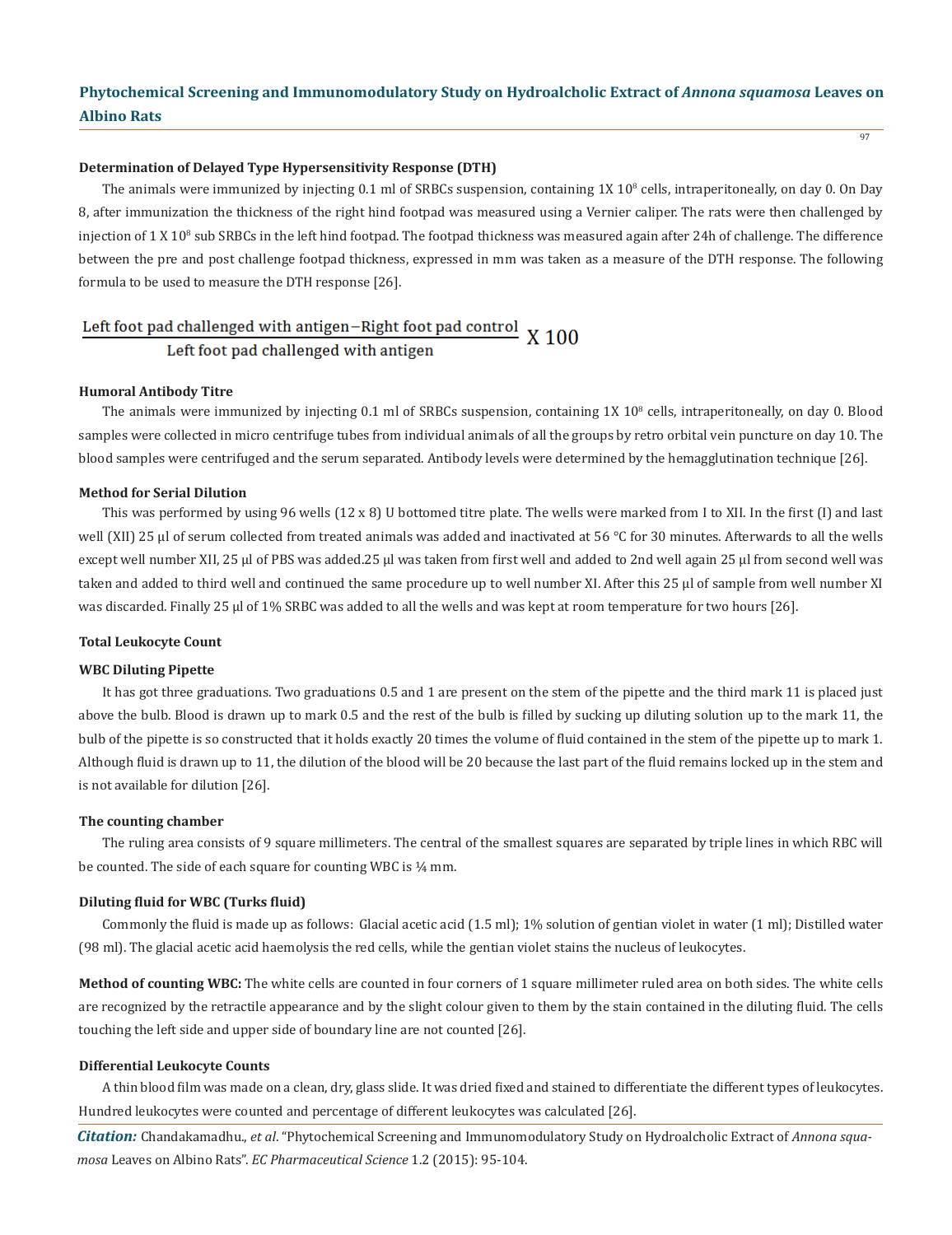#### **Composition of leishman's stain**

It contains a mixture of methylene blue and eosin dissolved in acetone free methanol

#### **Procedure**

A thin blood film was made on a clean dried glass slide. It was dried and stained with leishman's stain solution. The drop of leishman's stain was counted & 2 minutes was allowed to fix the blood film. Fixation means nucleus and various cellular organs will be fixed without any damage to the cells or cellular organs. After 2 minutes double the quantity of distilled water was added over the slide and waited for 7 minutes. In the mean time the stain will initiate the chemical reaction. The acidic dye eosin will initiate various acidophilus structures and some neutrophyllic granules and basic dye will stain structure like nucleus, basophilic granules, and cytoplasm of the lymphocyte and monocytes. After 7 minutes the slide was washed in a slow stream of water later it was dried in air. One drop of cidar wood oil was placed over the film. The cells were identified and entered into 100 squares. This gives the % of different types of leukocytes present in rat blood.

#### **Results**

| Name of the Plant                     | Carb | Gly | Tan Phytos Flav sapo Pro muci |  |       |  |
|---------------------------------------|------|-----|-------------------------------|--|-------|--|
| Annona squamosa Hydroalcholic extract |      |     |                               |  | $- -$ |  |

*Table 1: Phytochemical Screening.*

*Alk: Alkaloids; Carb: Carbohydrates; Gly: Glycosides; Tan: Tannins; Phtos: Phytosterol; Flav: Flavonoids; Sapo: Saponins, Pro: Proteins; Muci: Mucilages.*

| Group | <b>Treatment</b>                      | <b>Dose</b>                      | DTH response in (mm) mean   |
|-------|---------------------------------------|----------------------------------|-----------------------------|
|       |                                       |                                  | paw edema $\pm$ SEM (n = 3) |
|       | Control                               |                                  | $2.162 \pm 0.033$           |
| 2     | Test extract-I of<br>Annona squamosa  | $200 \,\mathrm{mg/kg}$           | $2.200 \pm 0.058$           |
| 3     | Test extract II of<br>Annona squamosa | $400 \,\mathrm{mg/kg}$           | $2.319 \pm 0.067$           |
| 4     | Standard levamisole                   | $50 \frac{\text{mg}}{\text{kg}}$ | $3.754 \pm 0.033**$         |

*Table 2: Delayed type hyper sensitivity. Effects of Test Extracts and Standard Drug on DTH Response in Rats Using Sheep's RBCs as Antigen. DUNNETT t test and p values as significant.*

 *\*if p < 0.05, highly significant \*\*if p < 0.01, as compared to control.*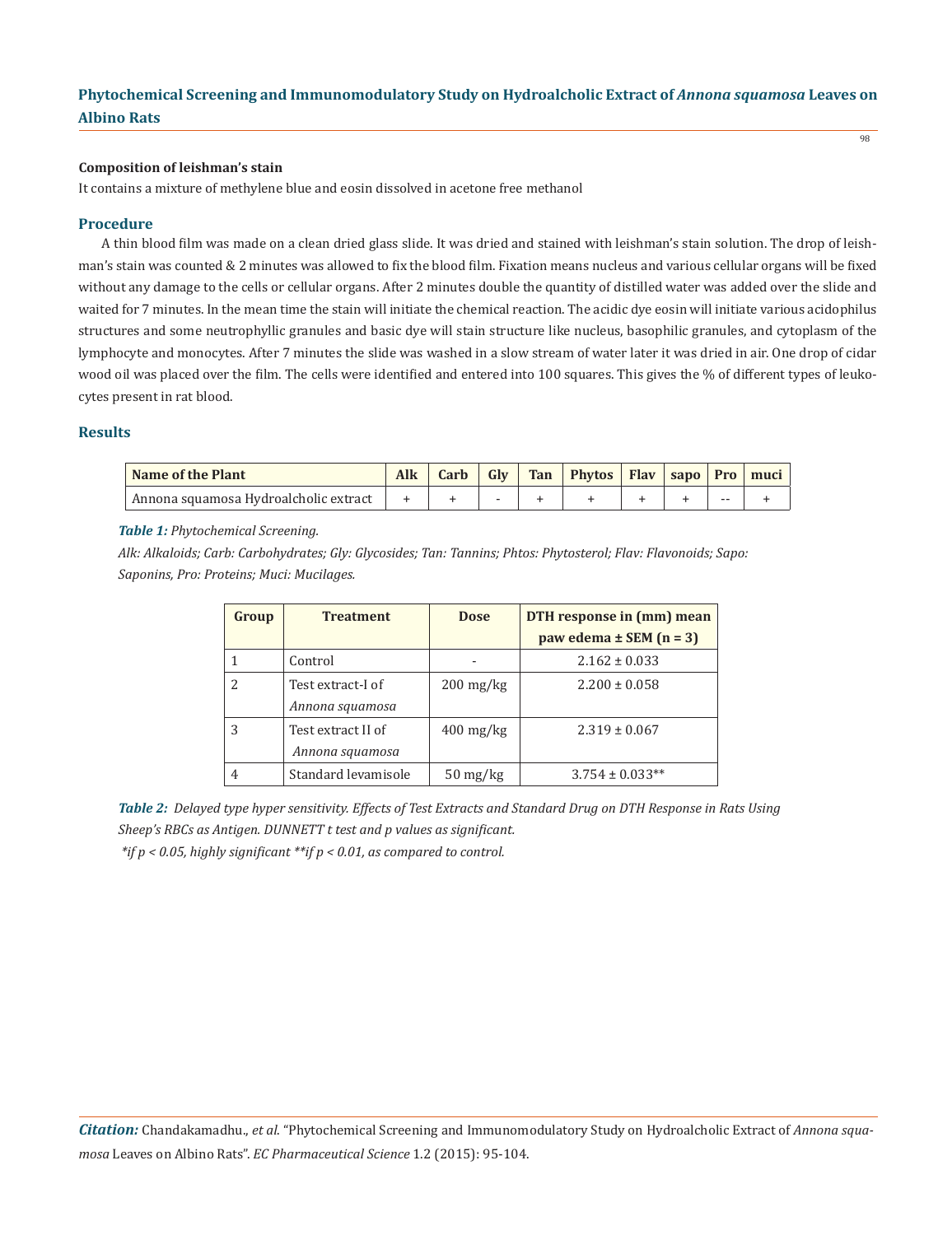#### **Graph 1**



*A: Control; B: Annona squamosa-200 mg/kg; C: Annona squamosa-400 mg/kg; D-Levamisole-50 mg/kg*



Control image of paw edema



400mg of extract image of paw edema



200mg of extract image of paw edema



Levamisole 50 mg image of paw edema

| Group | <b>Treatment</b>                      | <b>Dose</b>                      | Antibody titer mean $\pm$ SEM (n = 3) |
|-------|---------------------------------------|----------------------------------|---------------------------------------|
| 1     | Control                               |                                  | $437.67 \pm 85.33$                    |
| 2     | Test extract-I of<br>Annona squamosa  | $200 \,\mathrm{mg/kg}$           | $86.44 \pm 21.33$                     |
| 3     | Test extract II of<br>Annona squamosa | $400 \,\mathrm{mg/kg}$           | $267.00 \pm 0.00$                     |
| 4     | Standard levamisole                   | $50 \frac{\text{mg}}{\text{kg}}$ | $309.67 \pm 112.89$                   |

#### *Table 3: Humoral Antibody Titer.*

*DUNNETT t test and p values as significant \* if p < 0.05, as compared to control* 

*Citation:* Chandakamadhu., *et al*. "Phytochemical Screening and Immunomodulatory Study on Hydroalcholic Extract of *Annona squamosa* Leaves on Albino Rats". *EC Pharmaceutical Science* 1.2 (2015): 95-104.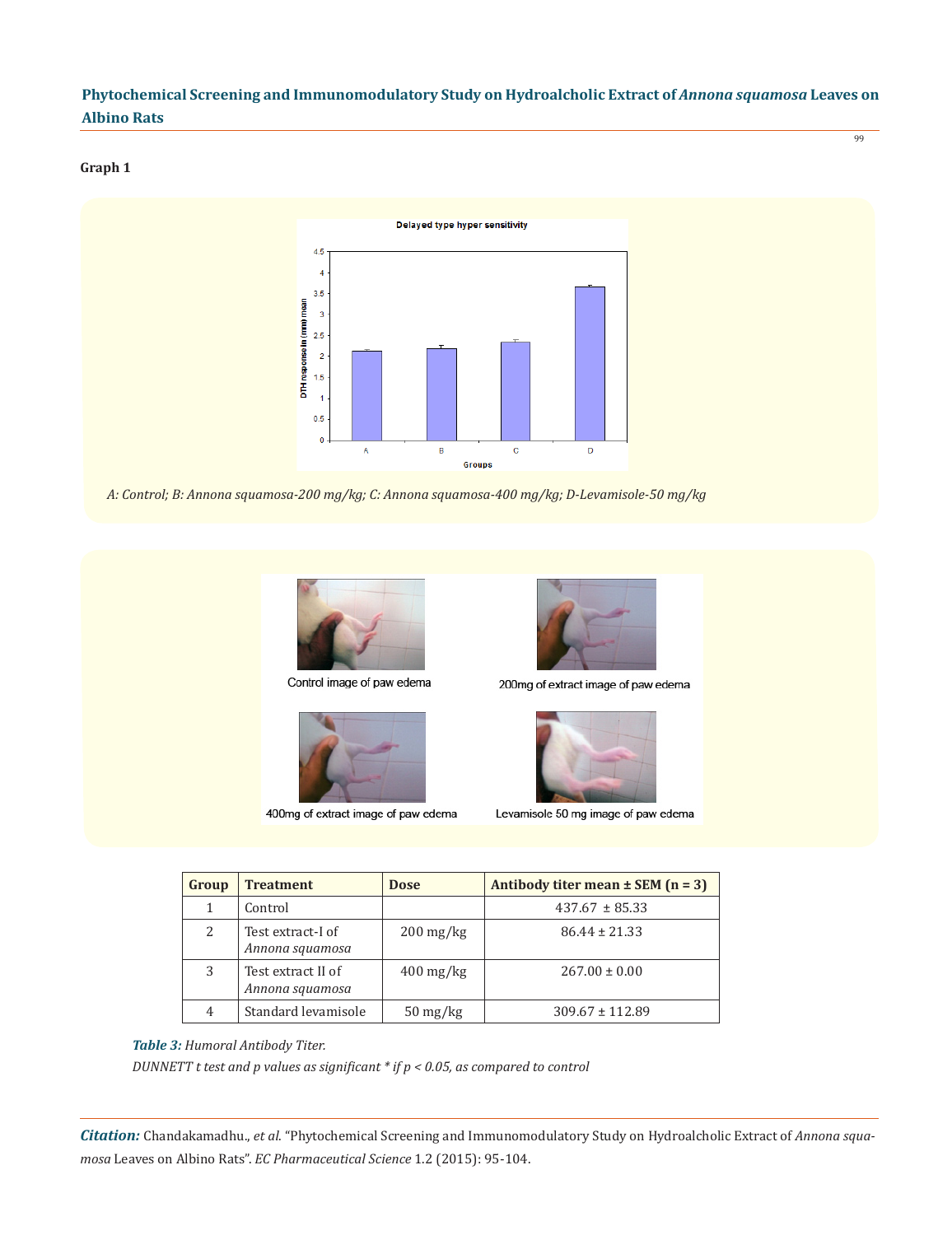100



*A: Control; B: Annona squamosa 200 mg/kg; C: Annona squamosa 400 mg/kg; D-Levamisole 50 mg/kg*



| Group | <b>Treatment</b>    | <b>Dose</b>                      | <b>Mean Leucocyte Count (n = 3)</b> |
|-------|---------------------|----------------------------------|-------------------------------------|
|       | Control             |                                  | $4847.67 \pm 31.80$                 |
| 2     | Test extract-I of   | $200 \,\mathrm{mg/kg}$           | $7837.67 \pm 67.41**$               |
|       | Annona squamosa     |                                  |                                     |
| 3     | Test extract II of  | $400 \,\mathrm{mg/kg}$           | $9073.33 \pm 63.60**$               |
|       | Annona squamosa     |                                  |                                     |
|       | Standard Levamisole | $50 \frac{\text{mg}}{\text{kg}}$ | $9284.33 \pm 14.53**$               |

#### *Table 4: Total Leukocyte Count.*

*DUNNETT t test and p values as significant \*if p < 0.05, highly significant \*\*if p < 0.01, as compared to control.* 

*Citation:* Chandakamadhu., *et al*. "Phytochemical Screening and Immunomodulatory Study on Hydroalcholic Extract of *Annona squamosa* Leaves on Albino Rats". *EC Pharmaceutical Science* 1.2 (2015): 95-104.

#### **Micro Titer Plate**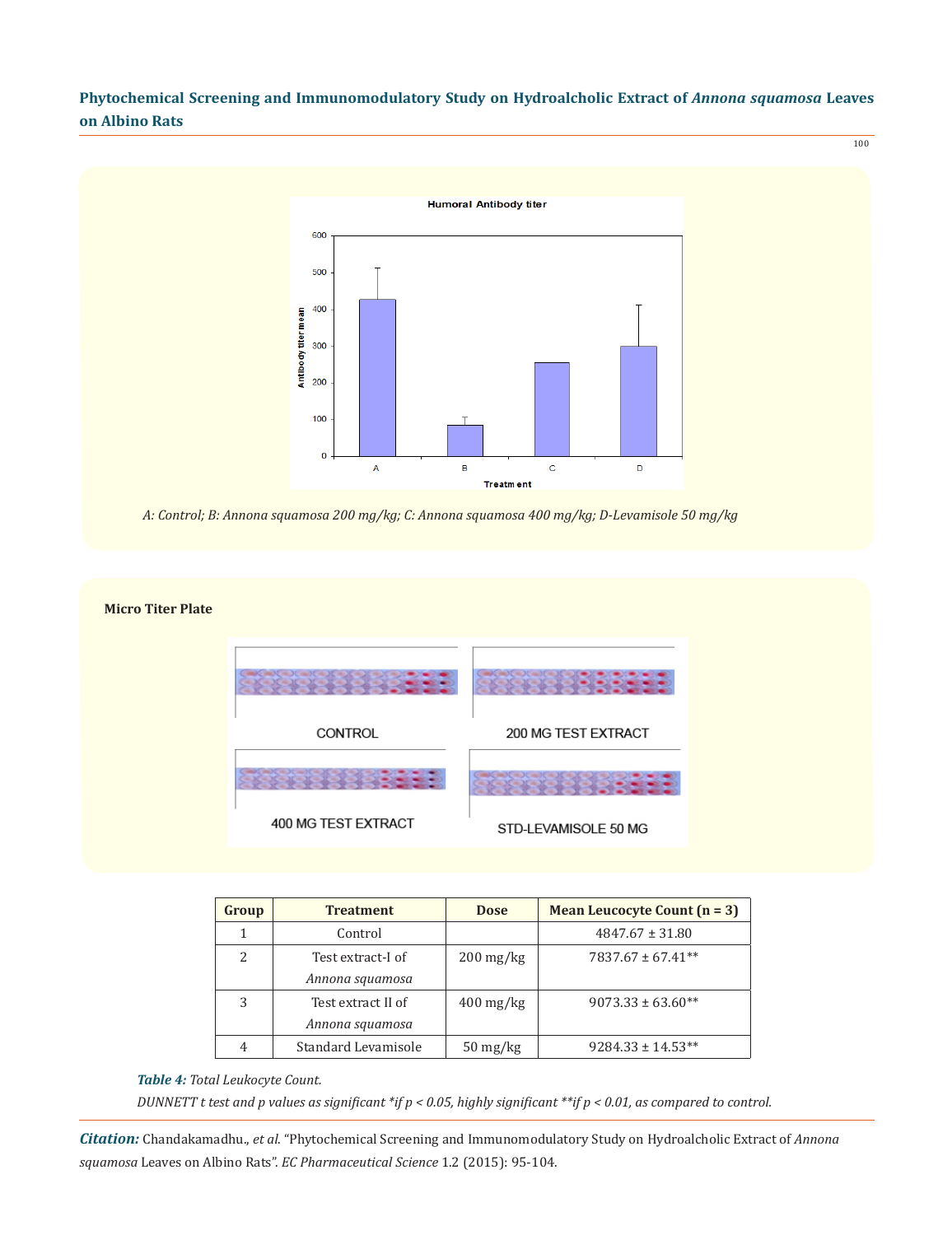

*A: Control; B: Annona squamosa 200 mg/kg; C: Annona squamosa 400 mg/kg; D: Levamisole 50 mg/kg*

| Group | <b>Treatment</b>                      | <b>Dose</b>                      | Mean % of Lymphocyte | Mean % of eosinophill | Mean % of neutrophils |
|-------|---------------------------------------|----------------------------------|----------------------|-----------------------|-----------------------|
|       | Control                               |                                  | $17.67 \pm 1.33$     | $3.77 \pm 0.33$       | $43.33 \pm 0.88$      |
| 2     | Test extract-I of<br>Annona squamosa  | $200 \,\mathrm{mg/kg}$           | $38.43 \pm 1.45**$   | $1.44 \pm 0.33*$      | $50.33 \pm 1.20*$     |
|       | Test extract II of<br>Annona squamosa | $400 \,\mathrm{mg/kg}$           | $39.44 \pm 0.67**$   | $4.50 \pm 0.00$       | $52.00 \pm 0.58**$    |
| 4     | Standard Levamisole                   | $50 \frac{\text{mg}}{\text{kg}}$ | $41.00 \pm 1.15***$  | $5.44 \pm 0.33$       | $54.00 \pm 0.58^*$    |

#### *Table 5: Differential Leukocyte Count.*

*DUNNETT t test and p values as significant \*if p < 0.05, highly significant. \*\*if p < 0.01, as compared to control .*



*A: Control; B: Annona squamosa 200 mg/kg; C: Annona squamosa 400 mg/kg; D: Levamisole 50 mg/kg*

*Citation:* Chandakamadhu., *et al*. "Phytochemical Screening and Immunomodulatory Study on Hydroalcholic Extract of *Annona squamosa* Leaves on Albino Rats". *EC Pharmaceutical Science* 1.2 (2015): 95-104.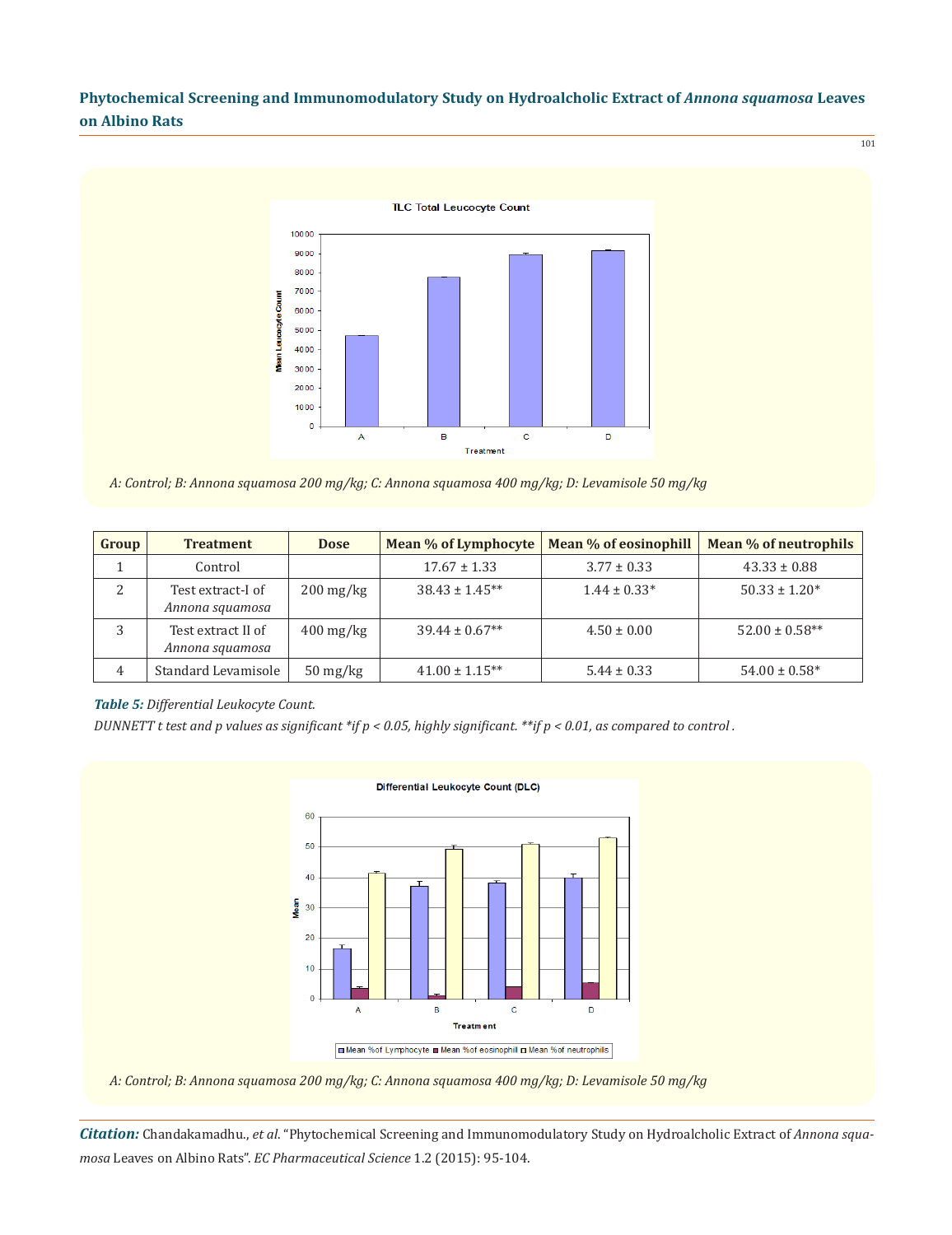Two doses of the aqueous extract were used for the pharmacological investigation. The doses were administered in the form of oral solution.

#### **Discussion**

#### **Delayed Type Hypersensitivity Response**

Oral administration of *Annona squamosa* extracts (200-400 mg/kg p.o) for 14 days caused the following DTH reactivity in rats. The results obtained in table 2 indicate that the control animals did not show any characteristics increase in paw edema. The animals treated with lower dose 200 mg/kg showed no significant increase in paw edema as compared with the control. The animals treated with higher doses 400 mg/kg showed no significant increase in paw edema when compared with the control. The wistar rats treated with standard drug levamisole 50 mg/kg showed highly significant increase in paw edema as compared to control. It is based on the stimulatory effect of the standard drug on chemotaxis dependent leukocyte migration, the antigen antibody formed immune complexes, which are known to induce local inflammation [27] with increased vascular permeability, edema and infiltration of PMN leucocytes.

#### **Humoral Antibody Titer**

Oral administration of *Annona squamosa* extract (200-400 mg/kg) for 14 days showed the following reaction in rats. The control animals did not show any characteristic humoral antibody titer. The results obtained indicate that animals treated with lower dose (200 mg/kg) as well as higher dose (400 mg/kg) of *Annona squamosa* and standard drug Levamisole (50 mg/kg) showed no significant increase humoral antibody titer when compared with the control group. The animals treated with the standard drug Levamisole (50mg/kg) also showed no significant increase in the titre value. The antigen antibody reaction results in agglutination. The relative strength of an antibody titre is defined as the reciprocal of the highest dilution which is still capable of causing visible agglutination. The antibody titre is useful to measure the changes in the amount of the antibody in the course of an immune response.

#### **Total Leukocyte Count**

Oral administration of *Annona squamosa* for 14 days showed the following changes. The results obtained indicate that there was not a significant increase in mean total leukocyte count in the control animals. The animals treated with lower dose of aqueous extract of *Annona squamosa* (200 mg/kg) showed highly significant increase in mean total leukocyte when compared to control. The animal treated with higher dose of aqueous extract of *Annona squamosa* (400 mg/kg) also showed highly significant increase in mean total leukocyte count as compared to control. The standard drug levamisole (50 mg/kg) showed a highly significant increase in the mean total leukocyte count as compared to control.

#### **Differential Leukocyte Count**

Oral administration of *Annona squamosa* for 14 days showed the following count in rats. The results obtained indicates that the animals treated with lower dose aqueous extract of *Annona squamosa* (200 mg/kg) showed a significant increase in mean percentage of lymphocytes, eosinophils and neutrophils respectively as compared to control. The animals treated with higher dose of aqueous extract of *Annona squamosa* (400 mg/kg) showed a highly significant increase in mean percentage of lymphocytes & neutrophils respectively as compared to control. The standard drug levamisole (50 mg/kg) also showed a highly significant increase in mean percentage of differential leukocyte count.

#### **Conclusion**

The study was undertaken to carry out the Immunomodulatory activity of aqueous extract of Annona squamosa. For the experimental work the dried leaves was powdered and were extracted with distilled water and was freeze dried. The preliminary phytochemical tests of the extract indicated the presence of carbohydrate, glycosides, and flavonoids. The hydroalcholic extract of Annona squamosa in two different doses 200 mg/kg and 400 mg/kg was tested for their Immunomodulatory action, out of which the higher dose of 400 mg/kg showed statistically significant Immunomodulatory activity.

*Citation:* Chandakamadhu., *et al*. "Phytochemical Screening and Immunomodulatory Study on Hydroalcholic Extract of *Annona squamosa* Leaves on Albino Rats". *EC Pharmaceutical Science* 1.2 (2015): 95-104.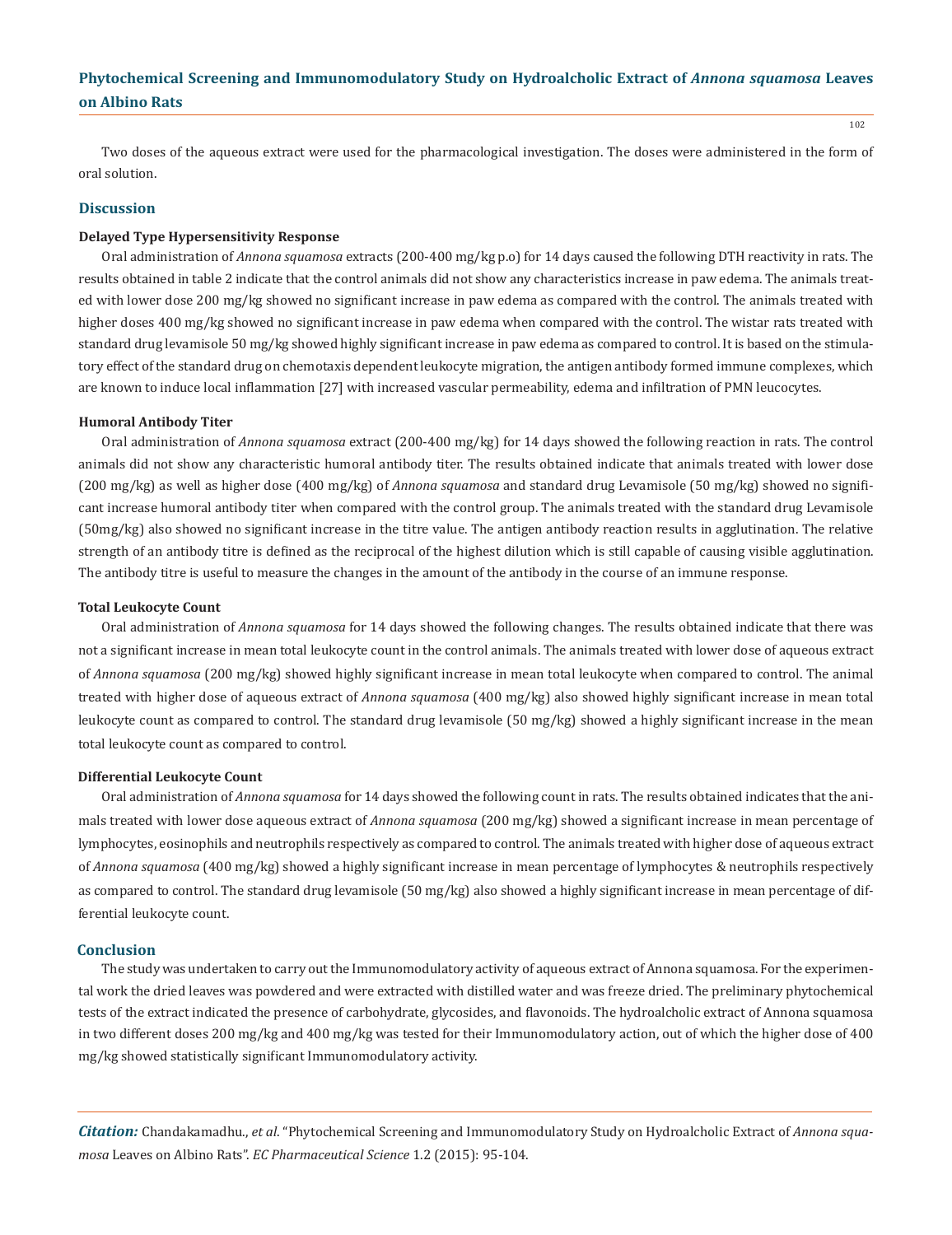#### **Bibliography**

- 1. Mohanan PV and Devi KS. "Cytotoxic potential of the preparations from *Solanum trilobatum* and the effect of s*obatum* on tumour reduction in mice". *Cancer Letters* 110.1-2 (1996): 71-76.
- 2. Mohanan PV., *et al*. "Lack of micronucleus induciton by *Sobatum* in bone marrow erythrocytes of Swiss mice". 361.1 (1996): 23-27.
- 3. Benacerraf B. "A hypothesis to relate the specificity of Tlymphocytes and the activity of I region specific Ir genes in macrophages and B lymphocytes". *Journal of Immunology* 120.6 (1978): 1809-1812.
- 4. LaGangre PH., *et al*. "Potentiation of cell mediated immunity by selective suppression of antibopdy formation with cyclophosph amide". *Journal of experimental Medicines* 139.6 (1974): 1529-1539.
- 5. Textbook of Pharmacognosy by Trease & Evans 4<sup>th</sup> edition.
- 6. Textbook of medicinal pharmacology by Ramann.C & Sri. Surenderisingh  $3^{\text{rd}}$  edition.
- 7. Indian medicinal plants. Kirtikar & Basu Vol 1
- 8. Textbook of Pharmacology by Sathoshkr 4<sup>th</sup> edition.
- 9. Textbook of immunology by R.S Chituram & V.S. Goram.  $7<sup>th</sup>$  edition.
- 10. Textbook of Pharmacognosy by Kokate 5<sup>th</sup> edition.
- 11. Handbook of medical laboratory technology 2<sup>nd</sup> edition Robert H. carman.
- 12. Pallabi DE., *et al*. "Immuno Potentiating activity of immune-21; A Polyherbal product". *Indian Journal of Pharmacology* 30 (1998): 163-168.
- 13. Kulkarni SR and Karandev S. "Study of Immunostimulant activity". *Indian Drugs* 35 (1998): 427-433.
- 14. Puri A., *et al*. "Immunostimulant activity of *Nyctanthes arbortristis* L". *Journal of Ethnopharmacology* 42.1 (1994): 31-37.
- 15. AA Mungantiwar., *et al*. "Stuides on the immunomodylatory effect of *Boerhaavia diffusa* alkaloidal fraciton". *Journal of Ethno pharmacology* 65.2 (1999): 125-131.
- 16. Moudgil KD., *et al*. "A handbook of practical and clinical immunology". New Delhi; CBS Publishers (1993): 194.
- 17. Atal CK., *et al*. "Immunomodulatory agents of plant origin I: preliminary screening". *Journal of Ethno Pharmacology* 18 (1986): 133-141.
- 18. UA Shinde., *et al*. "Preliminary studies on the Immunomodulatory activity of *Cedurs deodara* wood oil". *Fitoterapia* 70.4 (1999): 333-3339.
- 19. Leemol Davis and Girija Kuttan. "Immunomodulatory activity of *Withania somnifera*". *Journal of Ethno pharmacology* 71.1-2 (2000): 193-200.
- 20. Neelam Makare., *et al*. "Immunomodulatyory activity of alcoholic extract of *Mangifera indica* L. in mice". *Journal of Ethno Pharma cology* 78.2-3 (2001): 133-137.
- 21. PN Manjrekar., *et al*. "Comparative stuides of the immunomodulatory activity of *Tinospora cardifolia* and tinospora sinesis". *Fitot erapia* 71.3 (2000): 254-257.
- 22. R Gracious RS and Selvasubramanian. "Immunomodulatory activity of *Punia granatum* in rabbits-a preliminary study". *Journal of Ethno Pharmacology* 78.1 (2001): 87.
- 23. PK Mediratta., *et al*. "Evaluation of Immunomodulatory potential of *Ocimum sanctium* seed oil end its possible mechanism of ac tion". *Journal of Ethno Pharmacology* 80.1 (2002): 15-20.
- 24. AB Gokhare., *et al*. "Investigation into the immunomodulatory activity of *Argyreia speciosa*". *Journal of Ethno Pharmacology* 84.1 (2003): 109-114.
- 25. ES Sunila and G Kuttan. "Immunomodulatory activity and anti-tumor activity of *Piper longum* Linn and pipperine". *Journal of Ethno pharmacology* 90.2-3 (2004): 339-346.

*Citation:* Chandakamadhu., *et al*. "Phytochemical Screening and Immunomodulatory Study on Hydroalcholic Extract of *Annona squamosa* Leaves on Albino Rats". *EC Pharmaceutical Science* 1.2 (2015): 95-104.